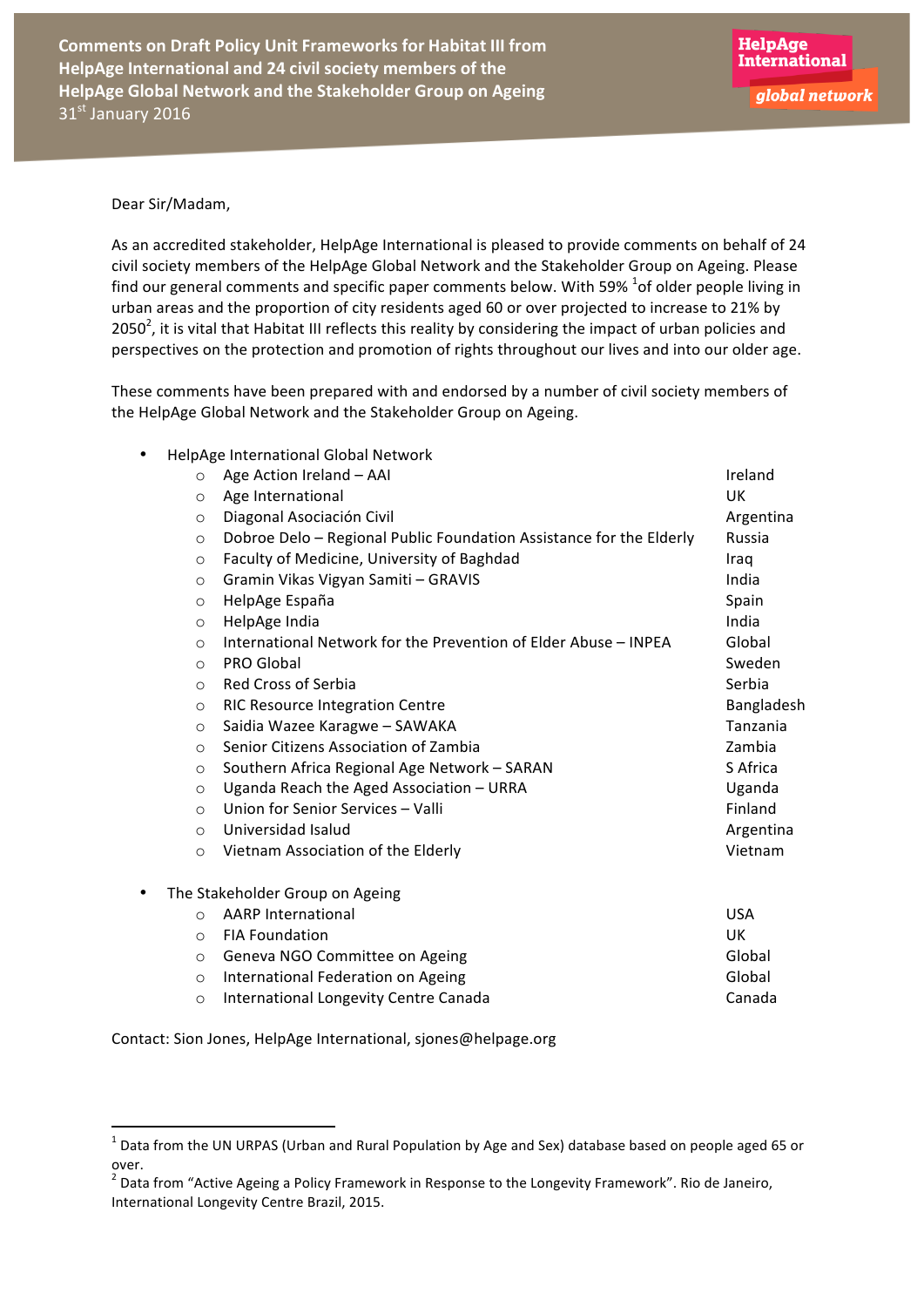#### **GENERAL COMMENTS**

**Inclusive cities:** Signatories welcome the call for inclusive cities that recognize the primacy of the rights and wellbeing of residents over private economic interests and the overwhelming commodification of the city. As an increasing number of people grow old in an urban environment, cities must respond with policies and approaches that protect and promote our rights throughout our life course including into older age. This requires an awareness of the demographic trends impacting cities including the reality of rapidly ageing urban populations. A social perspective on streets, public spaces, housing and infrastructure, demands that we create supportive and inclusive environments and communities that encourage healthy living, social and intergenerational interaction, access to a diversity of flexible income generating opportunities and build resilience to climate change and emergencies.

**Collective rights to the city:** The overwhelming privatisation, marketisation and commodification of public space undermines collective rights to the city to the detriment of those who are already marginalised due to poverty or discrimination based on their gender, age, ethnic origin, sexuality, disability or other characteristics. The devaluation of older people's livelihoods and participation in the informal economy further marginalises our voices from decision making.

The city as a social construct: The conceptualisation of the city as not only a physical space, but a social construct that locates individuals in a particular context is welcomed. Ageist attitudes and systematic forms of discrimination act to marginalise our participation, devalue our presence and challenge our right to the city as both a physical and social space as we grow older.

Hostile spaces: As discussed in the papers, cities are often hostile to older people and those living with disabilities, particularly when using public transportation and inhabiting public space. The solution to this challenge must go beyond simply providing physical access to these spaces but must also challenge those rules and norms that prioritise private economic interests, encourage the flow of pollution generating traffic and risk our safety and security. Reprioritising our streets and public spaces to protect and promote the rights of all residents throughout their lives, whether they be children, people living with disabilities, older people or adults in or out of work, requires a redefinition of the purpose of the city.

Participation: To deliver these changes to our cities, full participation and inclusion in local decision making throughout our lives is vital. The reality of rapidly ageing urban populations further supports the need for the meaningful participation of older people in decision making to ensure that our cities protect and promote all of our rights throughout our lives and into our older age. A failure by local authorities and stakeholders to make inclusive and accountable decisions has led to cities dominated by private economic interests, pollution generating traffic, poorly managed and disruptive regeneration programmes and inhospitable urban spaces and streets. City residents face multiple forms of intersecting discriminations, the impacts of which accumulate in older age, and so our cities, through local government, policy makers, planners and stakeholders must play a positive role in protecting and promoting our rights.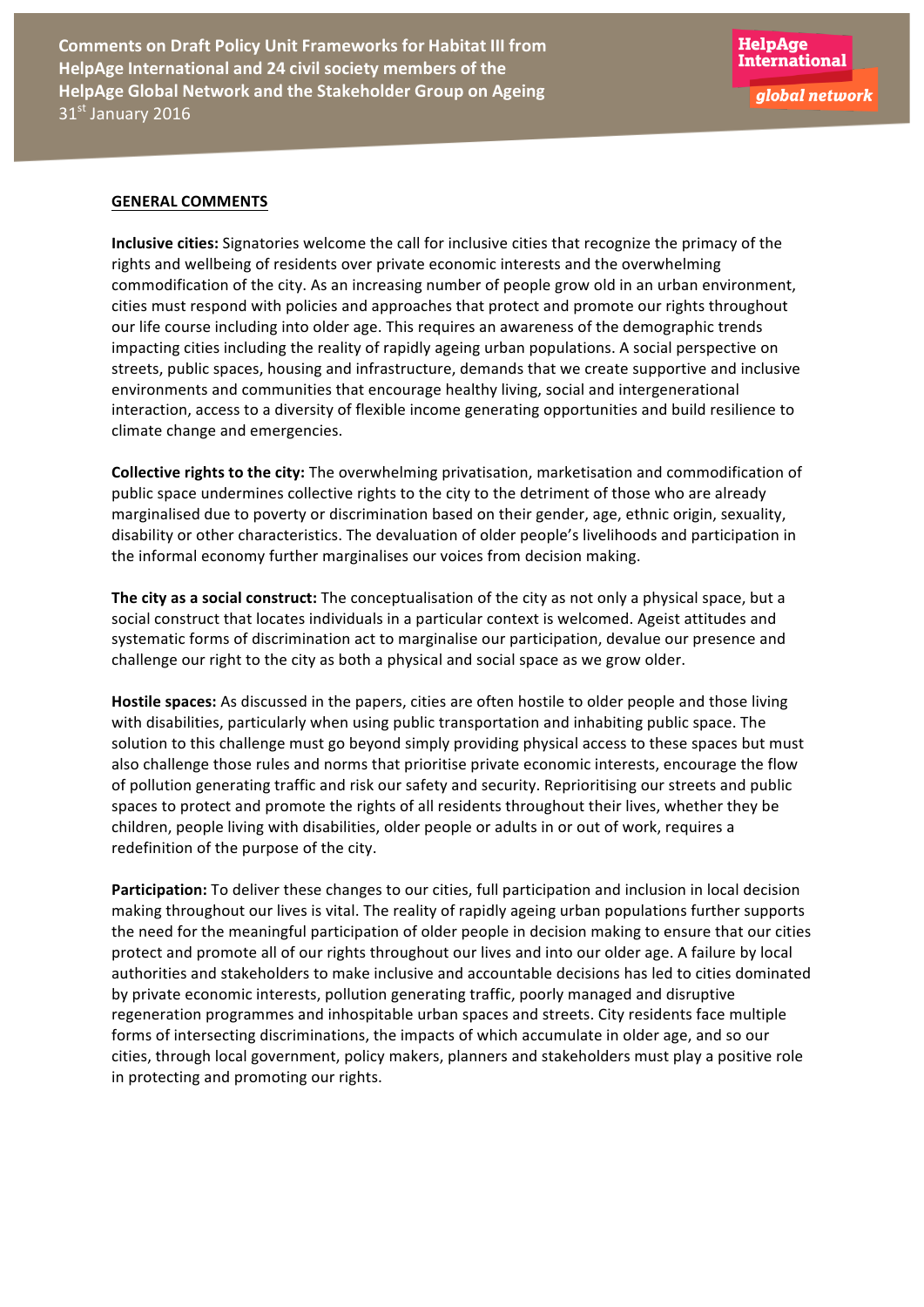# **PAPER SPECIFIC COMMENTS**

#### Paper 1 - The Right to the City and Cities for All

- The call for the right to the city to be at the heart of the New Urban Agenda is welcomed. The city, through its physical and social attributes determined by local government, policy makers and planners, is active in protecting and promoting our rights as urban residents, but too often privileges the wealthy, the physically able and those participating in the formal economy. Recognising the reality of rapidly ageing populations, the need for our cities to protect and promote our rights throughout our lives and into older age is increasingly imperative. As we grow older, we face both social and systemic ageist discrimination that compounds the accumulated impacts of a lifetime of intersecting forms of discrimination based on our gender, economic status, ethnic background, sexuality, disability and other characteristics. Our cities become less and less hospitable as income generating opportunities are reduced, our social networks are disrupted by unaccountable redevelopment, and our pollution and traffic dominated streets and spaces discourage healthy lifestyles and work to entrench social isolation.
- The recognition that social and informal physical structures in slums and informal communities are functional as support mechanisms for our wellbeing is particularly relevant in older age. Flexible livelihood opportunities and the ability to extend the size of a home are increasingly relevant as our urban populations age and older people, with little or no access to social protection, require age appropriate livelihood opportunities and flexible home and family arrangements to ensure wellbeing.
- Limited access to leisure, sports and recreation facilities for all ages is a concern, particularly in areas of urban poverty. Growing old in a city requires access to these resources not only in city centres, but in the communities and neighbourhoods in which we live our daily lives. The function of such facilities, particularly in our older age, in improving our health status and resilience and combating social isolation should be highlighted more prominently.
- The call for planning policies that deter urban sprawl is supported and the negative consequences of poor walkability, sparse availability of public transport and lower levels of social interaction on our wellbeing in older age should be highlighted.
- In addition to a gender 'lens' on urban planning policies, similar consideration to age is required to ensure our rights are protected and promoted throughout our lives. To support this, data should not only be disaggregated by sex but also by age (as are the recently agreed Sustainable Development Goals) in order to ensure decision makers have the information they require.
- The call for greater protection against eviction and issues of land and property ownership, in particular for women, children and older people, should recognize the disruption to social networks and health and care arrangements that this can cause.
- A specific call to provide appropriate and affordable housing options for older people should be included so that we can all grow old with a choice of where we live as we age, close to existing social networks and established livelihood opportunities.
- In addition to recognising the role of public spaces in fostering social cohesion more broadly, the paper should also reflect their role in encouraging social and intergenerational interaction, combating social isolation, particularly in older age.
- The call for the development of specific employment policies for young people should also reflect ageing populations and the reality that, particularly in informal sectors of the economy, improved protection and provision of livelihood opportunities for older people are vital for their income security and wellbeing.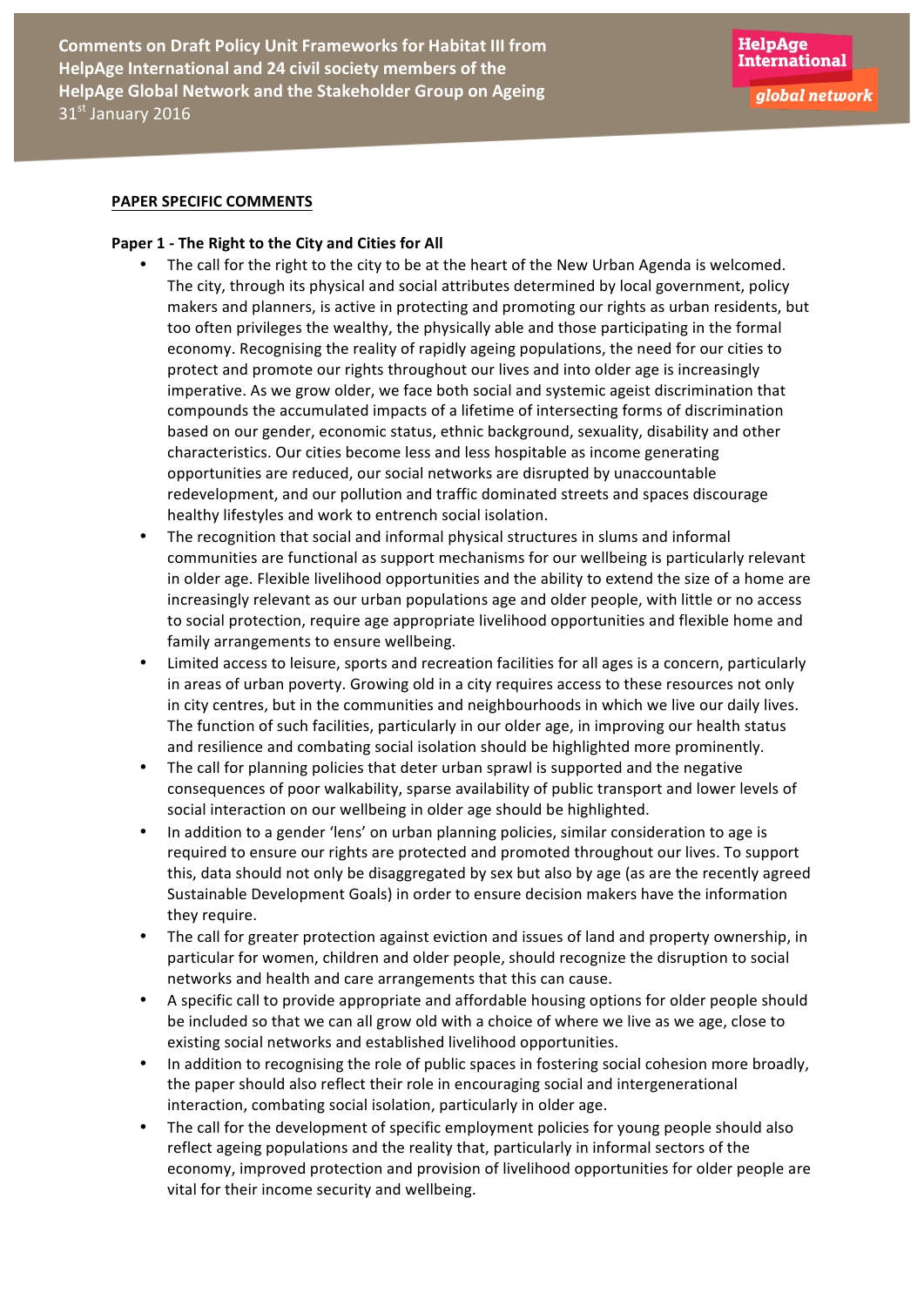- The call to reduce air pollution significantly is supported, recognising the leading causes of pollution related deaths are heart disease and stroke, making the issue increasingly pertinent as our urban populations age.
- We request the use of 'older people' instead of 'the elderly' which implies a misleadingly homogenous and distinctly separate group with singular needs and concerns. We will all grow old and carry with us a lifetime of experiences and accumulated impacts of intersecting forms of discrimination meaning our lives become more diverse and varied as we age, not less. A city that successfully responds to an ageing population is one that supports the diversity of lived experiences in older age, promoting and protecting the full range of rights.

# **Paper 2: Socio-Cultural Urban Framework**

- The challenges section fails to recognise the impact of rapidly ageing urban populations. Already 59% of people aged over 65 live in urban centres, and this figure is projected to increase. We are living longer and increasingly choosing to grow old in the city. In order to ensure our rights are protected and promoted throughout our lives and into older age, when we often face ageist discrimination and the cumulative impacts of intersecting forms of discrimination throughout our lives, city governments, policy makers, planners and stakeholders must recognise their active role in this process and adapt to ensure inclusion.
- The call for policies and systems designed to support everyone, not just the wealthiest or those perceived to be most economically active, is supported.
- Signatories support the call for older peoples' participation in planning and decision making, recognising that inclusive participation must be a key strand for Habitat III to successfully deliver inclusive cities for all.
- The role of public spaces and inclusive cities and streets in protecting and promoting our rights in older age should be recognised. Social and intergenerational interaction, space for physical activity and opportunities for informal livelihood activities are only some of the important ways in which public spaces and inclusive streets support wellbeing in older age.

# **Paper 6: Urban Spatial Strategies**

- The population and human settlements scenarios should both refer to global and urban population ageing recognising that ignoring this reality risks deepening the inequalities we face as we grow older. Urban population ageing should be recognised as a key demographic trend alongside migration and other trends such as climate change. Recognising the ever increasing number of urban residents living longer and growing older in their communities is vital for ensuring policies and perspectives respond to this reality and challenge the privilege enjoyed by others that mean our security and wellbeing is eroded as we grow older in a city.
- The call to ensure public and green spaces are designed to ensure ease of access for older people and others should go beyond simply looking at access but also look at the social ownership of streets and public spaces which are often dominated by private vehicles and hostile to pedestrians throughout our life course. Streets and public spaces should be designed at the human level, minimising congestion and pollutant generating private vehicles, prioritising walkability, public transportation, physical security and informal social interaction as a means of promoting better health, income generating opportunities and reducing social isolation in a rapidly ageing urban population. Similarly, a greater emphasis on appropriate density is required to minimise private vehicle use and promote communities with inclusive and accessible services for all within walking distance (recognise that at different times in our lives, our gait speed and ability to walk unaided can change) and public space that is active and socially attractive.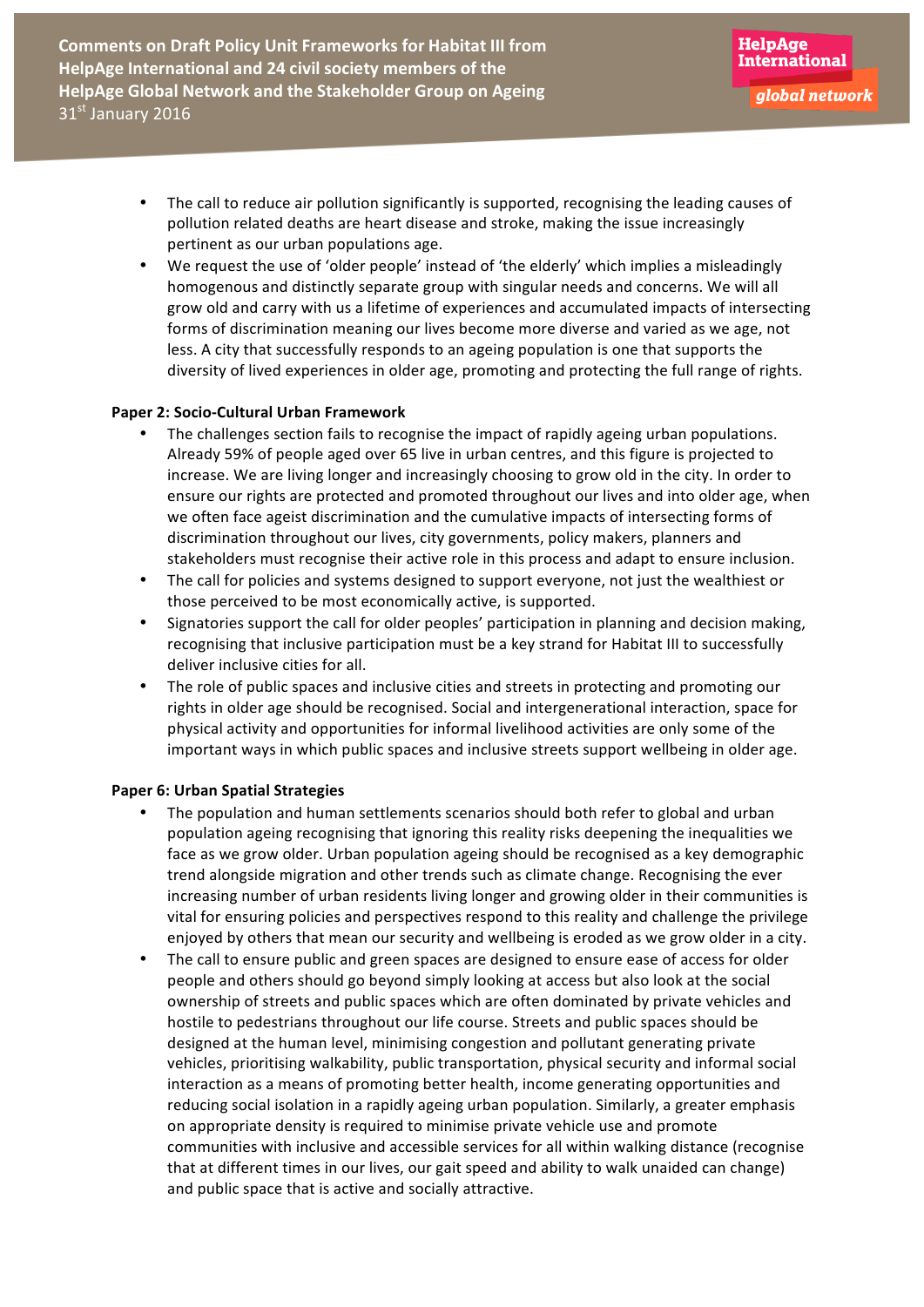The call to conserve the history and culture of the existing urban fabric in a socially responsible way when upgrading slums should recognise that the informal intergenerational living arrangements and age appropriate income generating opportunities often seen in informal environments are particularly relevant to providing security and improving wellbeing in older age.

# **Paper 9: Urban Services and Technology**

- Signatories support the position that car-based transportation should be dramatically downscaled as necessary for the creation of hospitable and community enhancing spaces. In addition to recognising the impacts of traffic and congestion on competitiveness and travel time to work, the paper should more strongly reflect the human and social cost of car dominated environments that discourage residents, particularly those often marginalised and without private vehicles, from enjoying and participating in safe and welcoming street and community life.
- Car dependency and dominance needs to be challenged by city governments and planners with the priority being affordable and accessible public transportation and streets and public spaces that are designed at the human level, encouraging social interaction, active lifestyles and providing opportunities for flexible small scale income opportunities - particularly relevant to our security and wellbeing in older age with ageing urban populations making this call ever more relevant.
- Signatories support the promotion of active travel (walking, cycling), particularly within a context of ageing urban populations and the consequent benefits to health, mobility and social interaction.
- Dense urban settlements which provide access to sustainable public and private services, alongside publicly owned and accessible green and public spaces, are supported. The role of these spaces in supporting attractive and inclusive communities should be highlighted, particularly for those who are often marginalised including older people, and can benefit from more active lifestyles, cleaner air and opportunities for social and inter generational interaction.
- The call for a 'social perspective' when assessing the cost and benefits of policies or infrastructure should recognise demographic and other trends including rapid urban population ageing, migration, climate change etc.
- In addition to engaging with stakeholders and the public on mobility decisions, accountability mechanisms should be built into transportation projects so that users who face discrimination have an effective route to redress their grievances.
- The paper fails to reference SDG 3.6, and could further incorporate SDG 11.2. Taken together, these targets are crucial to providing safe, sustainable transport and a healthy environment. We encourage the inclusion of the following language in Policy Paper 9 and the New Urban Agenda: "The implementation SDG 3.6 is critical to protecting vulnerable populations such as women, children, persons with disabilities, and older persons who suffer disproportionately from road traffic injuries."
- Local government should be encouraged to prioritize road safety by supporting initiatives to create safe streets for all, focusing on disproportionately affected populations such as women, children, people with disabilities and older people. At the International Level the paper should call for support to develop the capacities of local and national governments to improve road safety and protect disproportionately affected people such as women, children, people with disabilities and older people, and advance the five pillars of the UN Decade of Action for Road Safety.